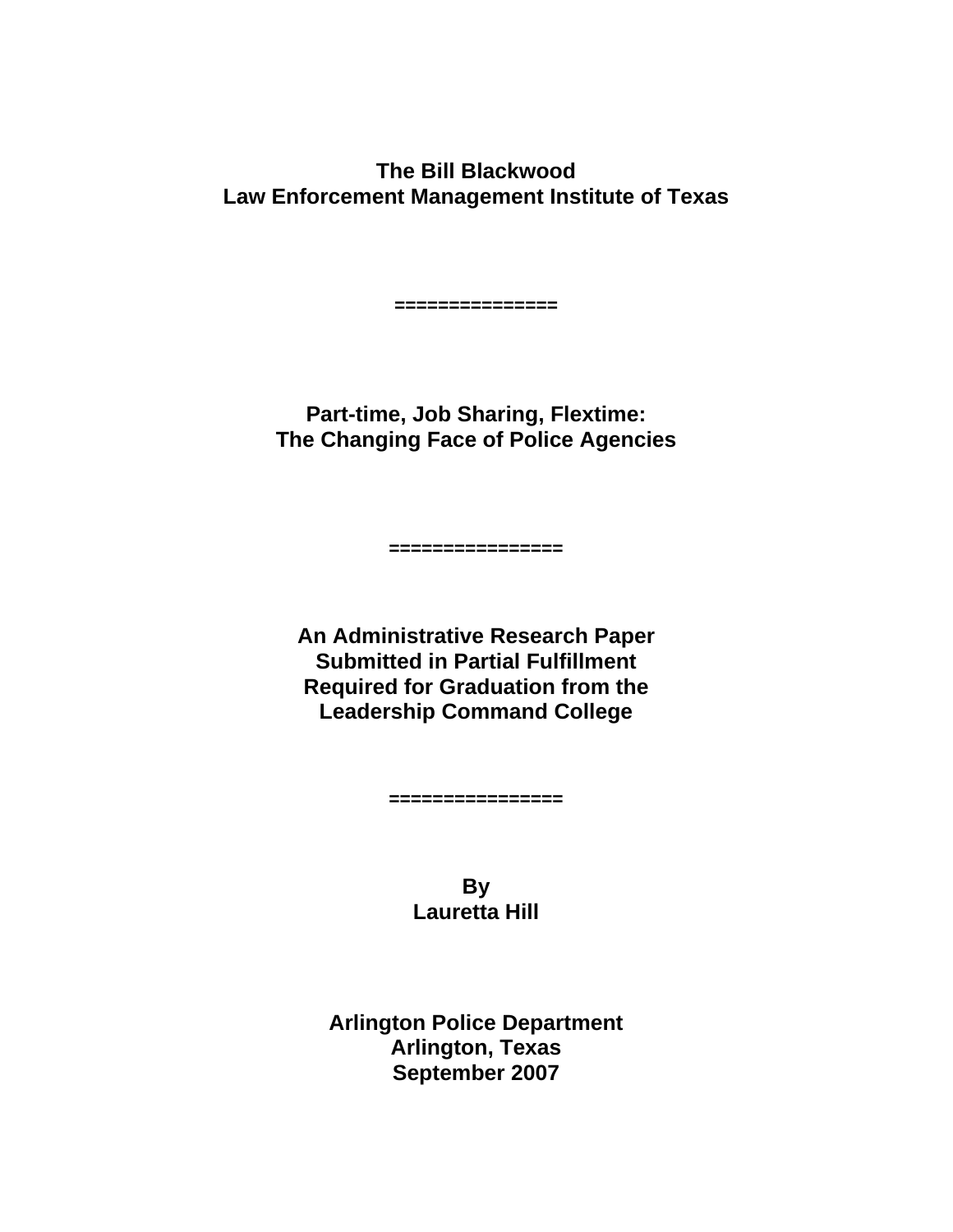#### **ABSTRACT**

In the changing face of law enforcement in the  $21<sup>st</sup>$  century, should police agencies explore part-time, flextime, tele-commuting or job-sharing programs to solve recruiting and retention problems? Can the law-enforcement community benefit from practices adopted by the private sector in relation to part-time, flextime, tele-commuting, or job-sharing? The methodology used for this research included: an examination of journal articles, published reports and research papers that focus on part-time officers, surveys of police agencies throughout the United States and Europe, and interviews conducted with part-time officers. In researching part-time, job sharing and flexible work schedules in order to determine whether or not they are viable options for the lawenforcement community, it was determined that they are viable options. The research showed that smaller to midsize departments have introduced the part-time officer program at a much higher rate than their larger counterparts and with much success. In the area of job sharing in the law-enforcement community, the research showed that this concept is not widely practiced because of coordination with other part-time workers. The federal law enforcement community has adopted telecommuting for employees. They have also discovered that the telework program enhanced productivity at little or no cost. After reviewing the literature and findings, the research concluded that part-time officers, job-sharing, and flexible work schedules are beneficial to police agencies throughout the police community. These programs will provide an avenue for retention, a recruiting tool, and the benefits of balancing home life and career.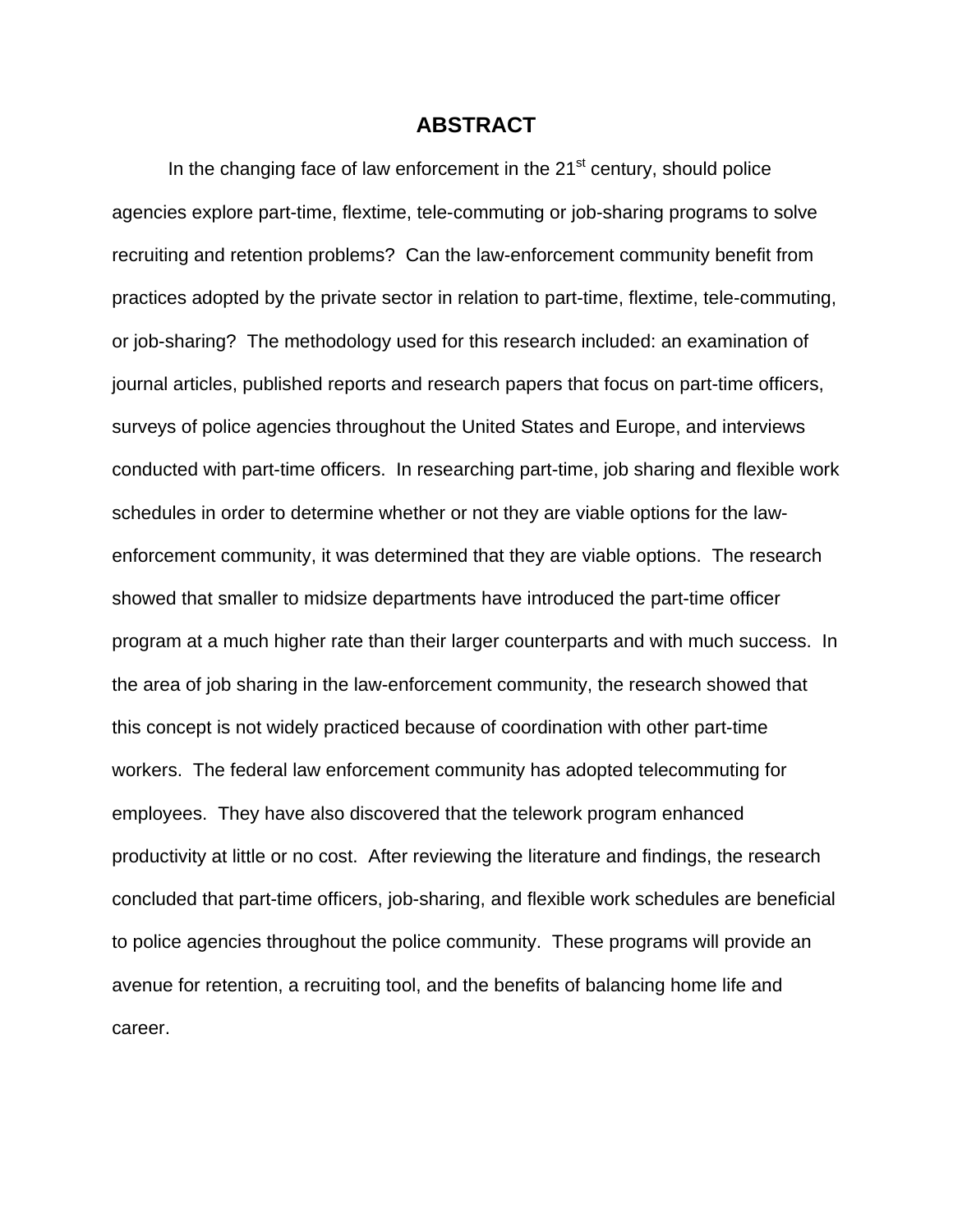# 0B**TABLE OF CONTENTS**

## **Page Page Page**

|            | $\overline{1}$  |
|------------|-----------------|
|            | 2               |
|            |                 |
|            |                 |
|            | 12 <sup>2</sup> |
|            | 16              |
| Appendices |                 |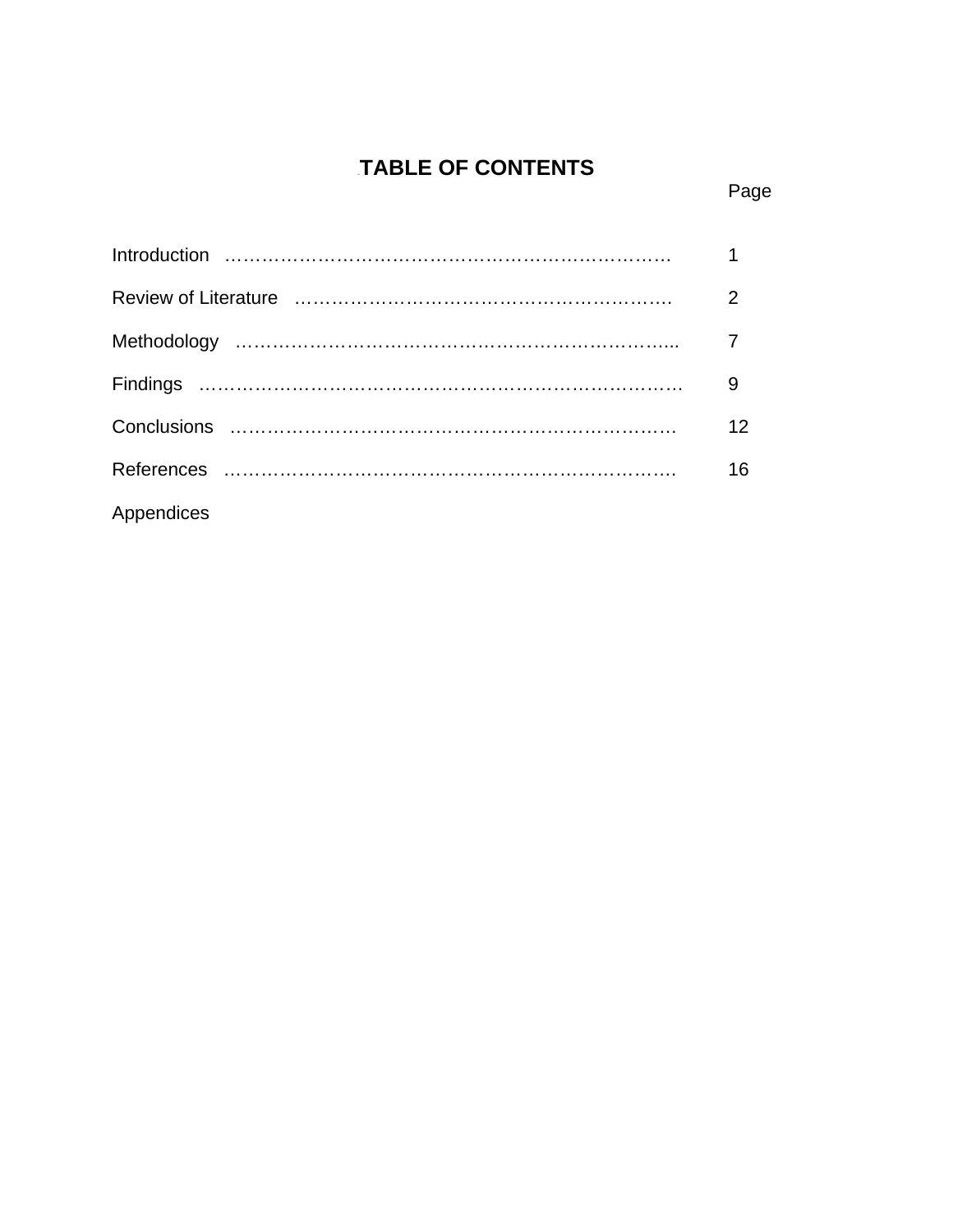# **INTRODUCTION**

In the changing face of law enforcement in the  $21<sup>st</sup>$  century, should police agencies explore part-time, flextime, or job-sharing programs to solve recruiting and retention problems? This research will examine the benefits of introducing part-time officers into the police culture. Are part-time officers, job-sharing, or flextime viable options for police agencies? Police departments are facing problem with recruitment and retention similar to those experienced by the private sector and corporate America. Can the law-enforcement community benefit from practices adopted by the private sector? Will these practices have the same impact in the law-enforcement community? Are they feasible options to the changes taking place in police work?

 The purpose of this research is to examine whether part-time officers, job sharing, and flextime are beneficial solutions to the law-enforcement community. Police departments have long been a separate entity from the rest of working- class society. Police agencies usually develop policies and procedures for handling issues (for example, recruiting and retention) by looking at other law-enforcement agencies for answers. They seldom think of intersociety as providing answers to plaguing questions. Private sector practices will be examined as they relate to part-time, job-sharing and flextime options. The private sector saw the make up of the work force changing and made adjustments to combat their attrition rates. They were aware of recruiting and the complexity of maintaining or becoming an employer of choice. The private sector has attempted to strike a balance between the professional and personal lives of their employees. This research will show that, in private sector America, recognition and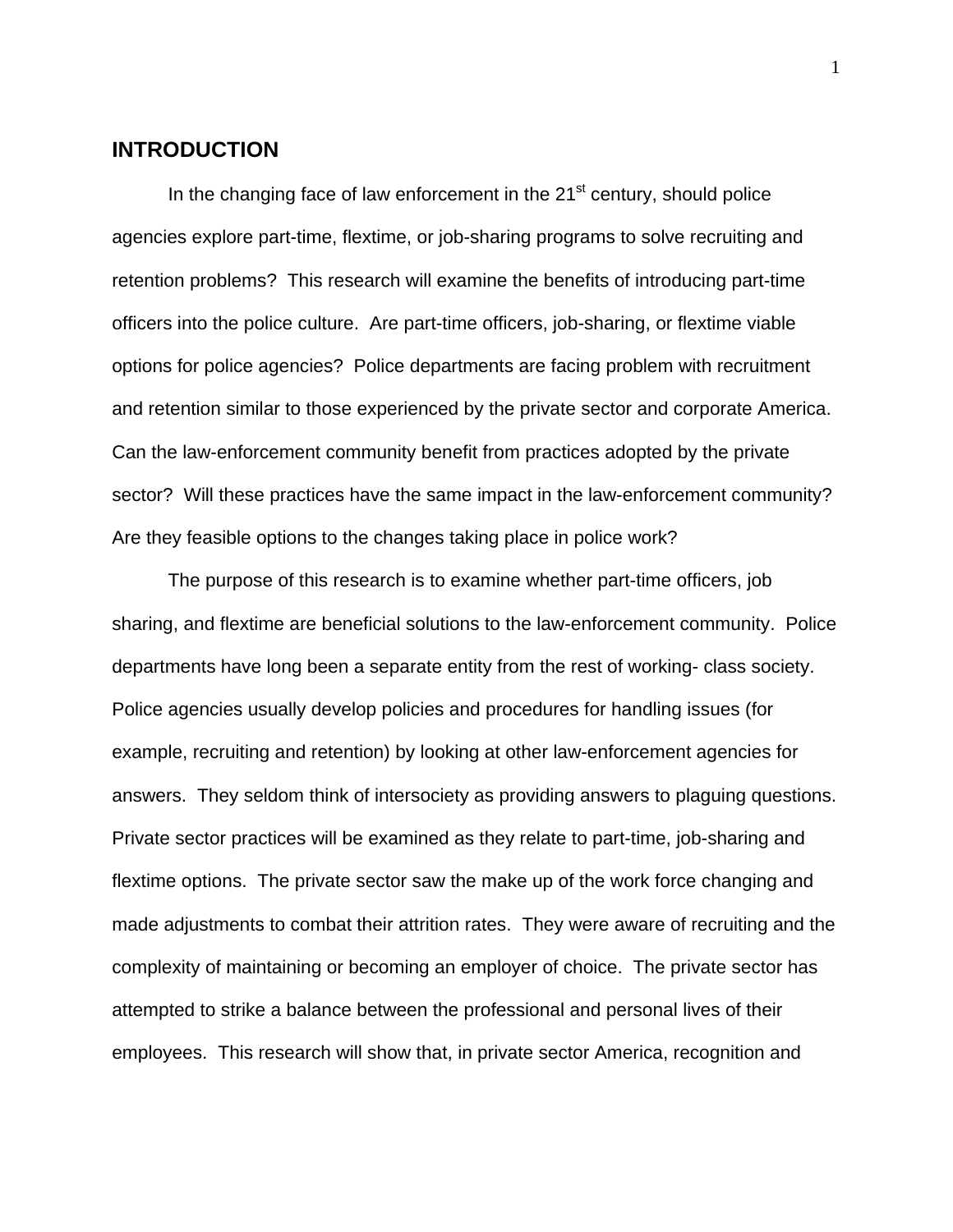aggressive action to adopt family-friendly polices lured potential employees to their companies and resulted in longer careers for them.

 The methodology will include an examination of journal articles, published reports, and research papers that focus on part-time officers; surveys of police agencies throughout the United States and Europe; and interviews conducted with part-time officers. Other avenues of inquiry will include a look at reviews and business publications. In addition human resource departments at particular private companies will be contacted to gauge the success of their programs.

 This research will conclude that part-time, job-sharing, and flextime are viable options that police agencies to use to combat recruiting and retention issues facing women, single parents, officers seeking higher education, and officers with overwhelming family obligations. This research will show that police agencies can adopt private-sector practices to deal with 21<sup>st-</sup>century problems in the work place.

 This information will be beneficial to the entire law-enforcement community. It will introduce other options for dealing issues concerning family, retention, expertise of officers, and continuing education, all of which arise due to the changing face of police agencies.

## 1B**REVIEW OF LITERATURE**

In examining and researching police departments throughout the United States, it became apparent that little information existed on part-time officers, job sharing, or flexible work schedules. U.S. police departments are paramilitary organizations that rarely stray from the norms of policing. Because the police society is so regimented, it may lose out on the benefits that part-time officers, job-sharing, and flexible work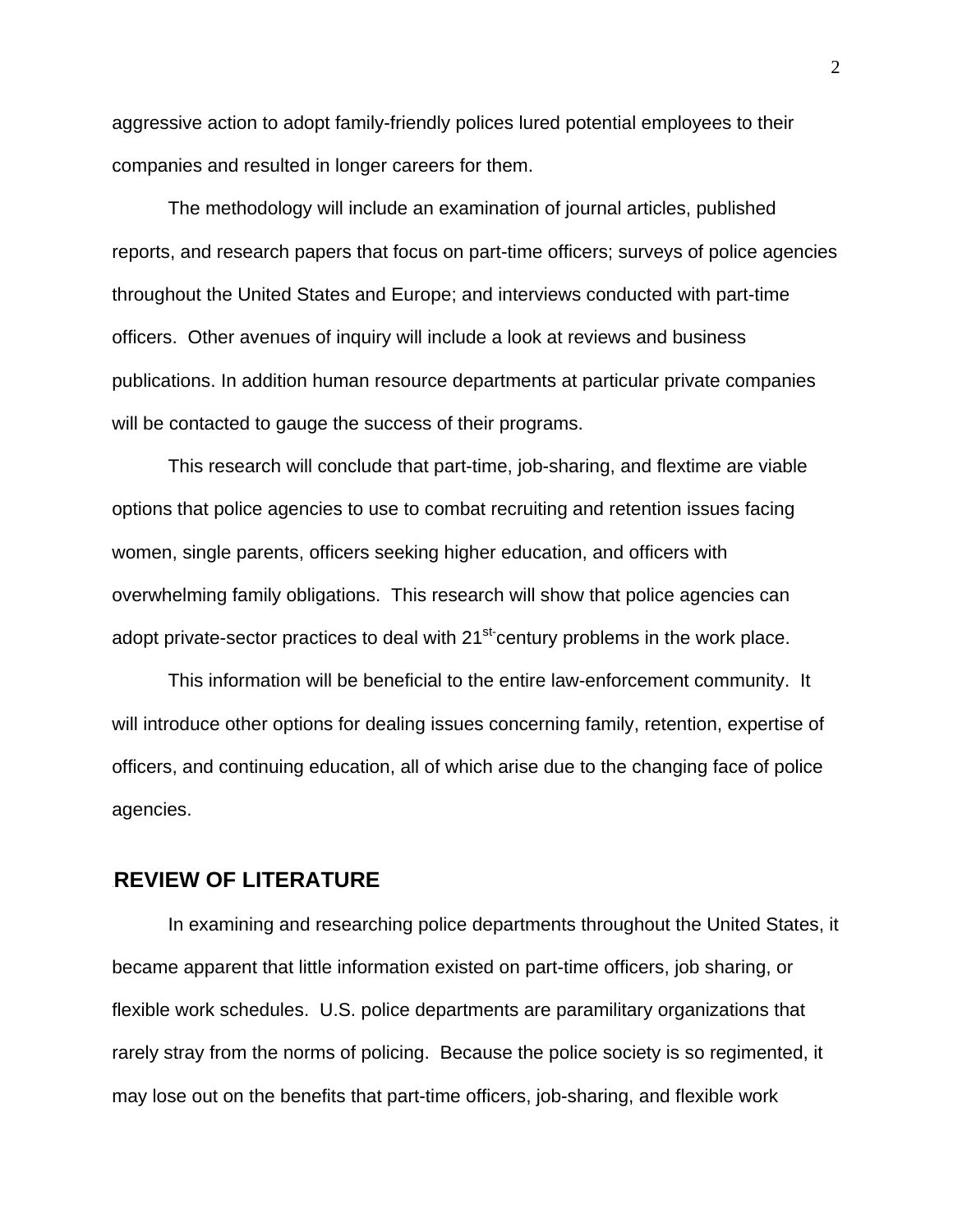schedules could bring. In the article titled "Marketing Strategies for Attracting and Retaining GENERATION X Police Officers," states that police agencies should consider nontraditional work arrangements such as part-time employment or job-sharing plans (Charrier, 2000). It further illustrates challenges that police agencies face. There is a growing need for police departments to consider their employees and potential employees who are looking for flexibility with work schedules. According to the article, the reasons why officers are drawn to part-time opportunities are they have time off to care for minor children, elderly parents, or an ill spouse. If officers must choose between raising small children and work, they may leave the department altogether. If officers are afforded the opportunity to work part-time, this may increase retention.

 Some departments in the United States have adopted part-time officer programs. In "The Arlington Police Department's Part-time Police Officer Program: Maintaining Diversity, Retaining Valuable Employees," an article written by Dr. Theron Bowman of the Arlington Police Department, says that offering some police officers the opportunity to work as part-time employees has proven to be very beneficial to the department as well as to the officers who would have otherwise resigned. Dr. Bowman goes on to say that his decision to begin the part-time program was part of a short-term solution to address a temporary patrol-staffing shortage. The benefits were quickly recognized and the program had become a "win-win" situation for the employee and the department (Bowman, 2003). The program is seen as beneficial for new mothers, who want to dedicate more time to their families, and recent retirees. Dr. Bowman concludes that the part-time officer program is a viable option that is advantageous to supervisors in

3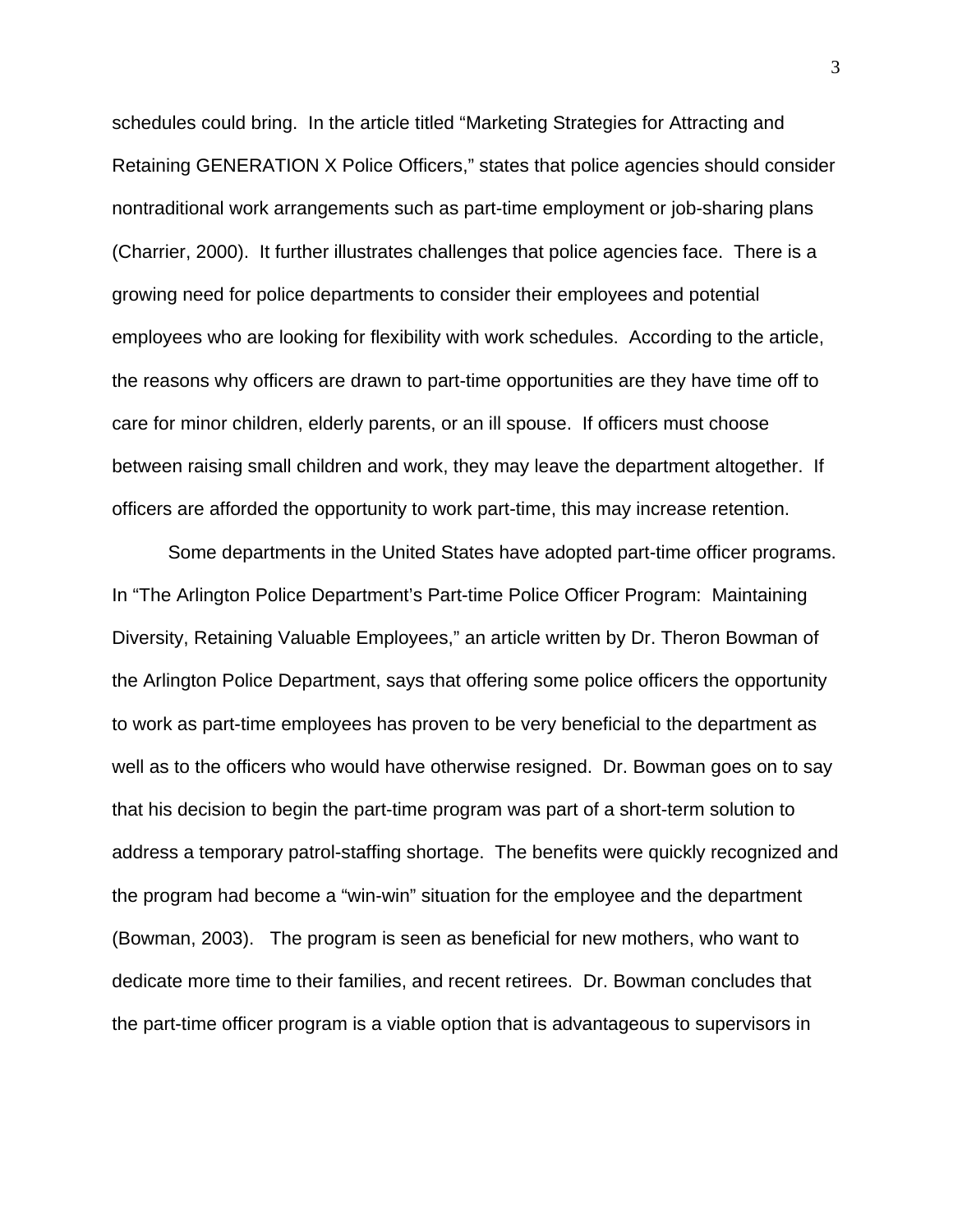retaining highly-qualified officers and oftentimes assists in maintaining diversity at the Arlington Police Department.

 The face of law enforcement has changed over the last twenty years. According to National Center for Women and Policing, female officers make up 13 percent of the law-enforcement community, which is grossly under representative in today's society. The need to increase and maintain diversity is a challenge for many administrators. The *Police Journal* reports that in recent years a substantial increase of female police officers has also been seen in European nations. The retention rates of female officers are less than their male counterparts.

In the article "Maternity rights for policewomen within the EC" (European community), it acknowledges the loss of women officers as a monetary and an experience loss (Dene, 1992). Therefore, the European community has introduced part-time work, career breaks, and job-sharing to enable women to continue their careers. The article points out part-time employment options being common place in other career fields such as nursing and teaching.

European countries have also introduced pilot programs to study and understand the female officer's decision to stay or resign. In these programs, women return to fulltime status without loss of salary or seniority. Prior to the pilot programs, police officers were required to rejoin as new applicants and attend a full-length police academy if departure from their jobs lasted longer than 12 months.

Women throughout the world must face glaring similarities in the work force. The problem of recruiting and retention of women should be addressed by law-enforcement

4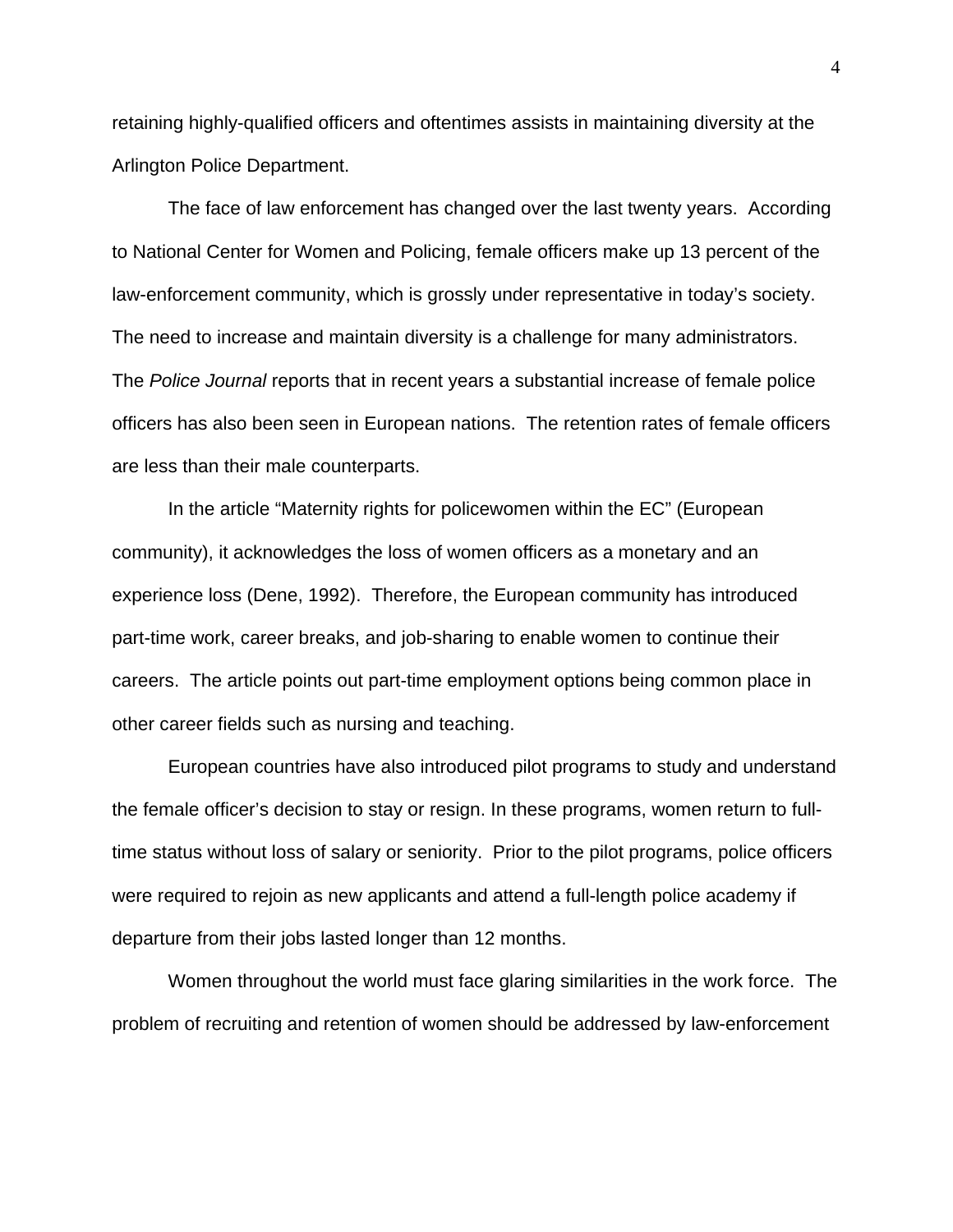administrators before the law-enforcement community loses the gains made by introducing more women to policing.

 There has been compelling research in the United Kingdom by the Police Research Group. The research centered on part-time work, job sharing and flexible working practices in law enforcement. In the early 1990s, an experiment was conducted with six police forces in the United Kingdom. By the end of one year of the introduction of the pilot, there were more than 220 officers participating in the part-time program. The majority of the program composed of female officers looking to combine their careers with raising families. The males, on the other hand, utilized the part-time program to pursue higher education or in anticipation of retirement (Stone, Kemp, and Weldon, 1994). The job-sharing aspect of the pilot program for the United Kingdom was not popular and no officers participated in the program.

In surveys of the part-time participants, 94 percent of them decided to work parttime to fit it in with raising a family. Eighty-six percent of the participants wanted to keep in touch with work and return to work full-time in the future.

The research of the effects of part-time work indicated a high level of satisfaction. However, there were some areas in which part-time employees expressed difficulties with the program. Officers indicated training requirements were a cause for concern. The reasons stated were the availability of training classes and part-timers possibly having difficultly attending full-time training. Part-time officers believed a preference for open training classes would be given to full-time employees. Two factors influenced this belief the limited number of classes available and the police agency would get a better return on its investment by having full-time officers attend training courses. Other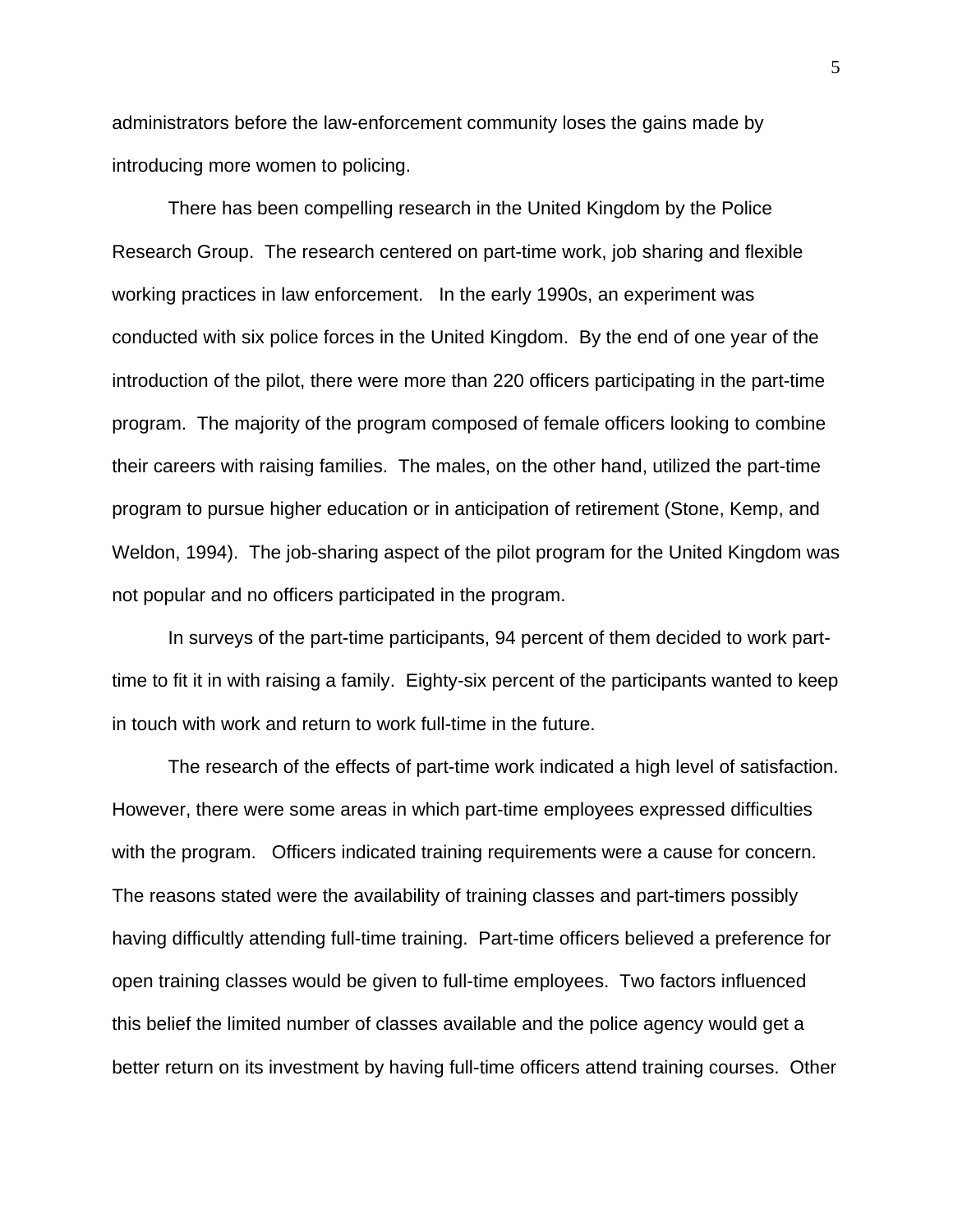factors noted by part-time officers included difficulties in finishing paperwork, completing assignments, conducting follow-ups, and general/intelligence information affecting their shifts (Stone, et al., 1994).

Although not an area of contention, 18 percent of part-time officers were not given their first choice of assignment. An overwhelming number of the participants in the program, 75 percent, were awarded their first choice of assignment. Thirty-four percent of participants agreed there were some positions in the police department not suitable for part-time employees. The units included specialized positions such as dog section, mounted branch, firearms section, regional crime squads, surveillance, CID, major investigation teams, and child/family protection units.

A follow-up study to the original pilot program of part-time officers was conducted in early 2000. This follow-up focused on exploring flexible working practices in the police department because of the concern that female officers were still more likely to resign than the males despite the introduction of the part-time work program (Tuffin and Baladi, 2001). The study defines flexible working practices as including annual hours, flextime, term-time working, and tele-commuting as well as job share and part-time work.

Only slight increases in officers choosing to take advantage of the part-time program have been seen in the program since its inception. Women still make up 97 percent but male officers are increasing at a faster rate. The retention of women has been seen by some midlevel administrators as an equal opportunity measure rather than as a way of improving and maintaining efficiency and effectiveness.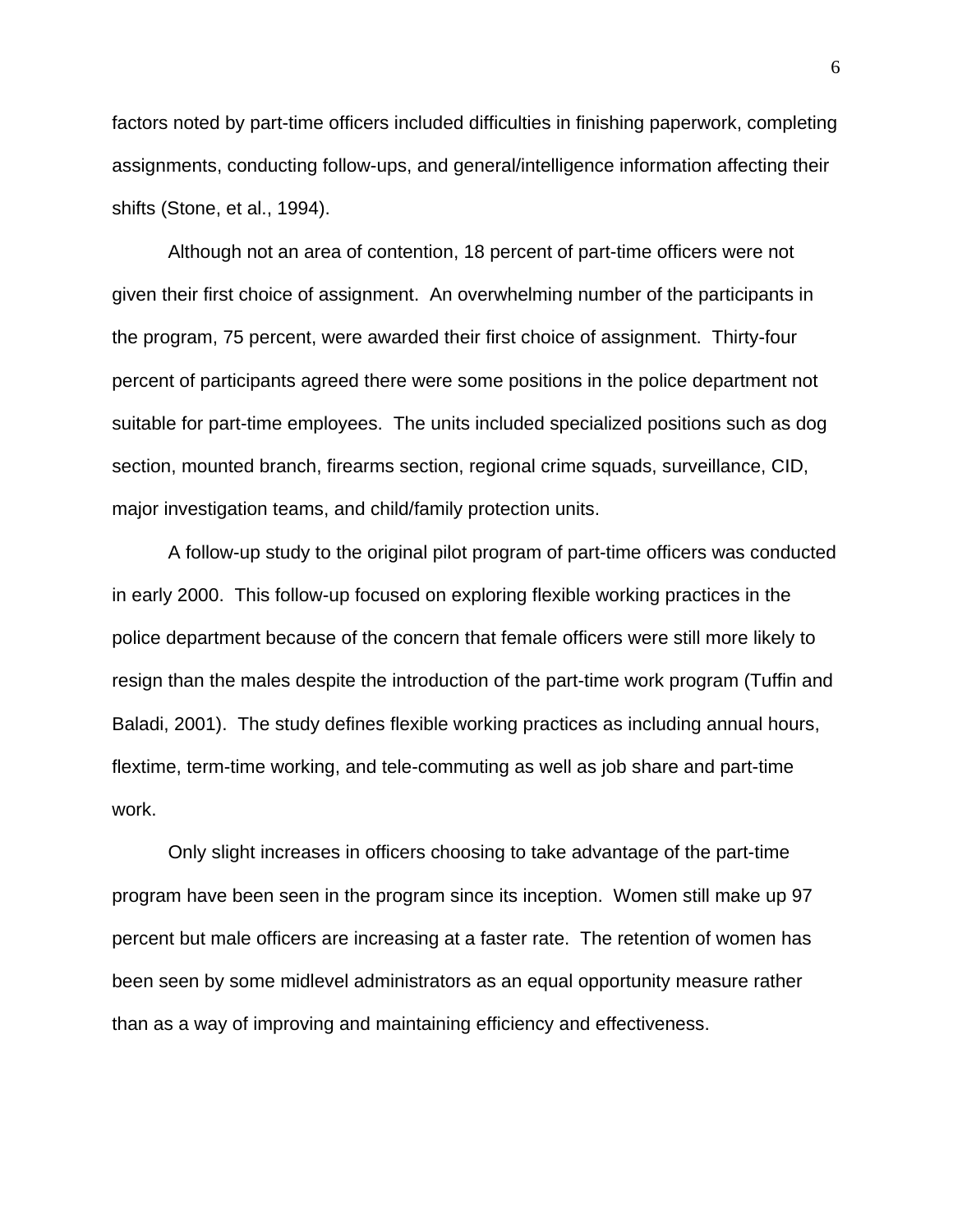Certain misconceptions about the program were based on hearsay especially that the idea the part-time program created unfair advantages to part-time employees. Some midlevel managers believed many police officer positions were not suitable for part-time work and thus did not fully embrace the concept despite the obvious benefits seen in maintaining a highly technical, qualified, and diverse work force. Both studies illustrate the success of the part-time officer program. With full implementation and better understanding of the program, both male and female officers will benefit as well as the department, making it a win-win situation for all.

## 2B**METHODOLGY**

The purpose of this research is to examine the benefits of introducing part-time officers into the police culture. The question to be answered and evaluated is as follows: Are part-time officers, job sharing, or flextime viable options for police agencies? Can police departments benefit from the examples used in the private sector to address recruiting and retention issues? Will these practices have the same impact in the law-enforcement community? Are they feasible options to the changes taking place in police work?

 The review of literature and findings will conclude that part-time officers, job sharing, and flexible work schedules are beneficial to police agencies throughout the world. The introduction and full implementation of these programs will provide an avenue for retention and a recruiting tool for officers. The research will show that female as well as male officers will benefit from balancing home their lives and careers. The beneficiaries of said programs will be the police departments and the officers. The benefits will reciprocate to society as a whole.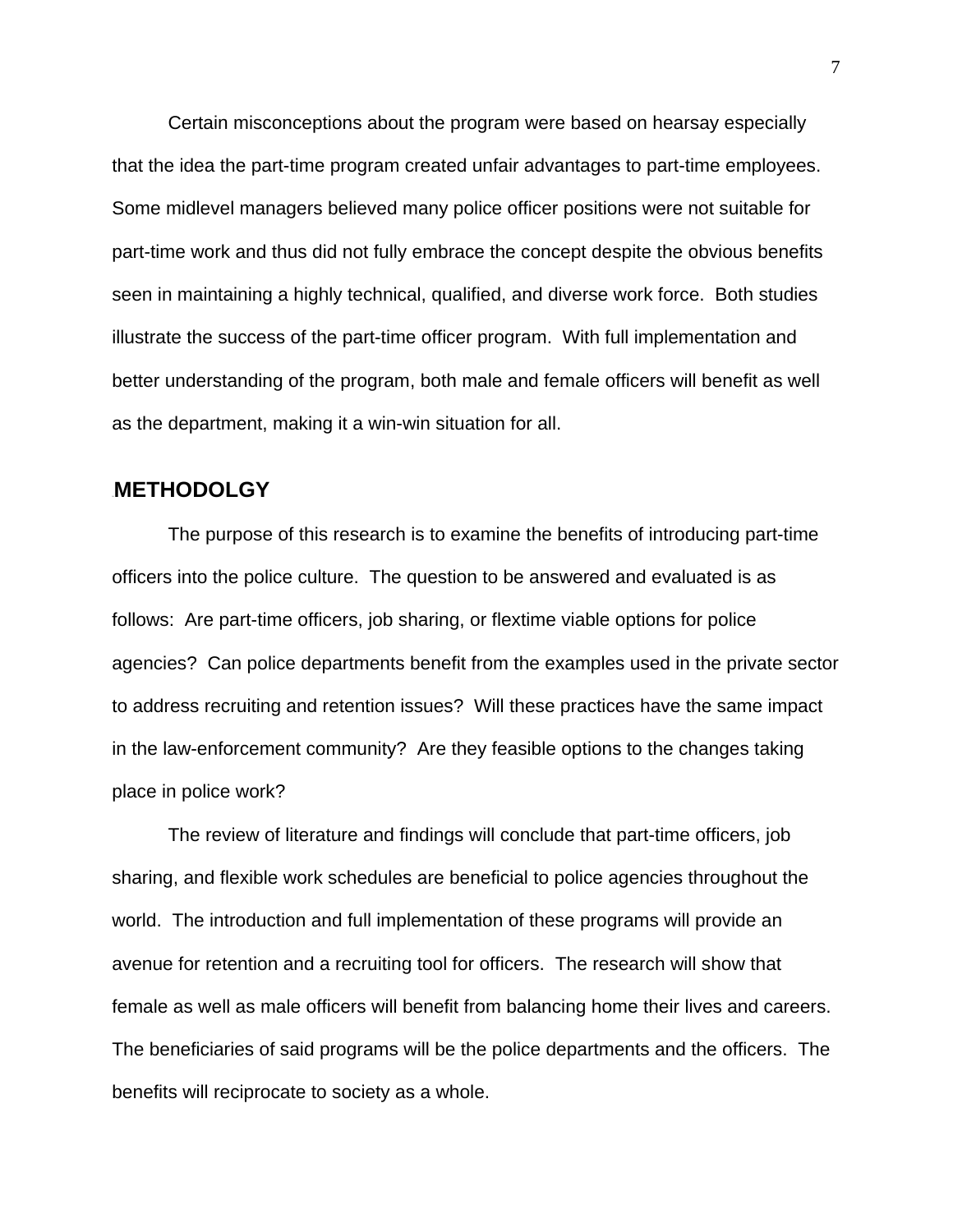In order to prove or disprove the hypothesis, questionnaires, interviews, and global inquiries will be made. Forty-three agencies will be surveyed nationwide. The questions posed to survey participants will include the following: How many officers were employed by their department? Do they have part-time officers, job sharing, or some type of paid reservists? How many officers participated in the program? How many males and females? The questionnaire also asked for the top reasons for officers participating in the program.

The departments to be surveyed throughout the United States include: municipal agencies, university police departments, independent school district departments, state departments, federal departments, and large and small metropolitan area departments. States represented in the sample will be: Texas, Washington, Kansas, Missouri, Mississippi, New York, Minnesota, and Wisconsin. The response rate of questionnaires was more than ninety percent. Interviews will be conducted with several part-time officers and officers who have now returned to full-time status. The information gathered from these various sources and global research will be compiled to determine whether part-time, job sharing, and flexible work schedules are viable options for the law-enforcement community.

#### 3B**FINDINGS**

 In researching part-time, job sharing, and flexible work schedules as to whether or not they are viable options for the law-enforcement community, it was determined that they are viable options. To break down the three categories, part-time employee surveys to 68 law-enforcement agencies throughout the United States. These surveys inquired about the size of the agency, if they had part-time officers, how many part-time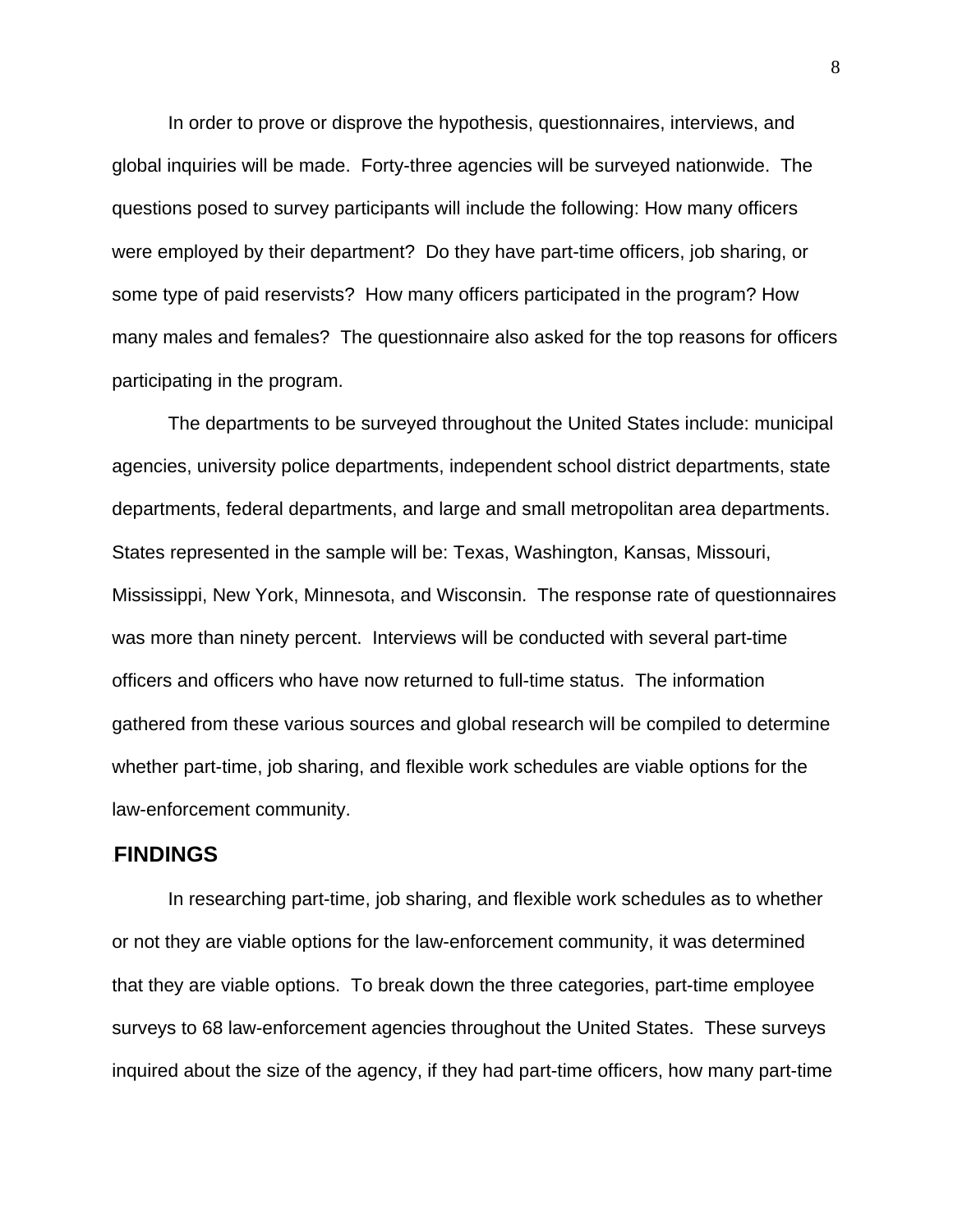officers, if part-time officers received benefits, etc. (see attached copy of survey). Of the total surveys given to law-enforcement agencies, 57 percent of the agencies responded. Forty-nine departments were represented, with the number of sworn personnel in agencies ranging from 22 officers to more than 6000 officers. Of the 57 percent of agencies who responded, 41 percent of them have part-time officers or paid reserve officers within their agencies. The majority of agencies who responded have forces with less than 500 sworn officers.



**Number of Agencies and Sworn Personnel** 

The research showed that smaller to midsize departments have introduced the part-time officer program at a much higher rate than their larger counterparts. No agency surveyed provided employer benefits to part-time officers. The actual number of part-time officers in agencies varied from one officer to as many as 30 officers. Males make up a higher percentage of part-time officers and the reasons for working part-time vary. The top three reasons named in the surveys are listed as follows: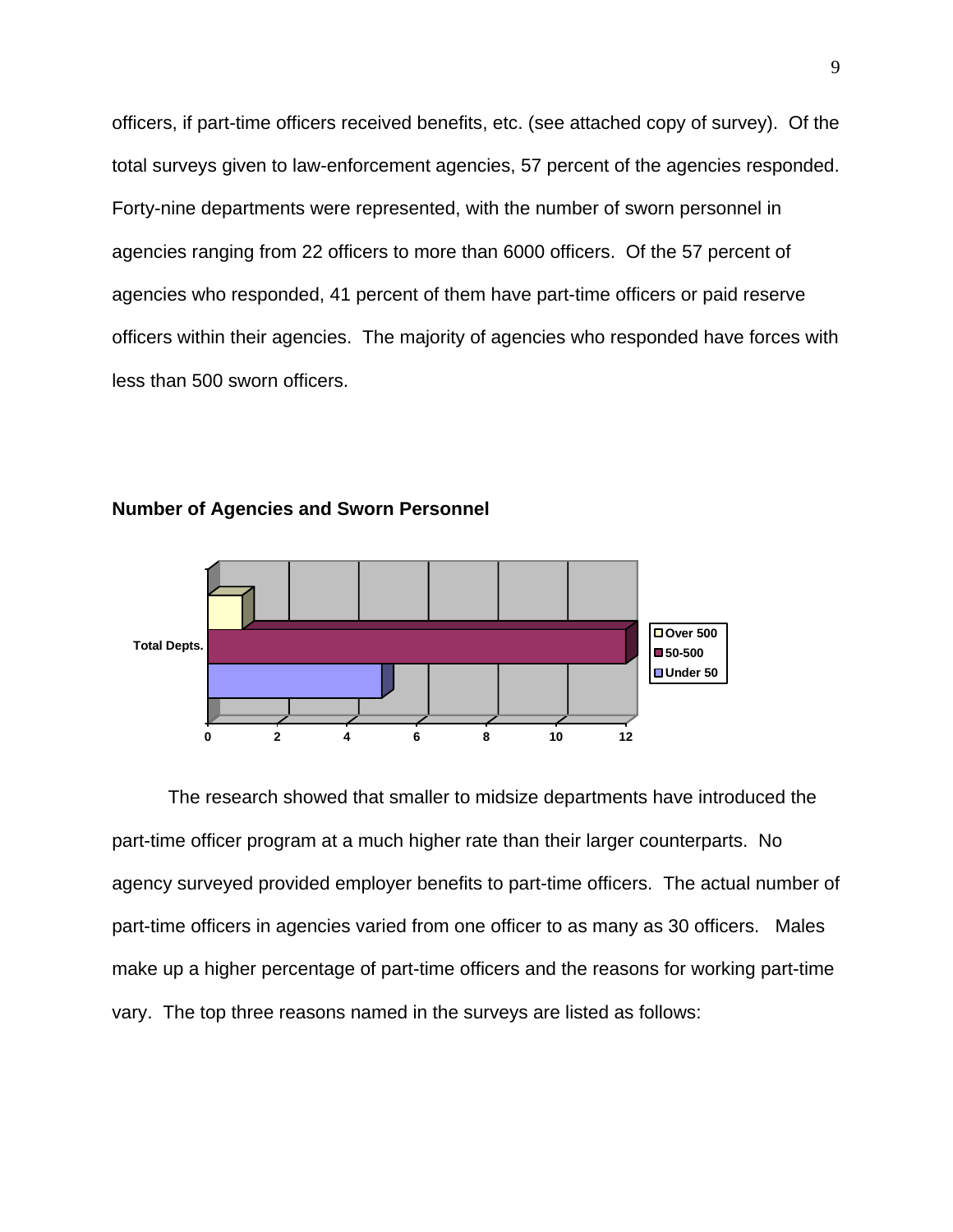- 1. Retirees wanting to keep their commissions
- 2. Mothers with infants or young children at home
- 3. Community spirit or wanting to stay connected to law enforcement

Also, some respondents indicated that pursuing higher education and working other non police-related, full-time jobs. These part-time officers worked anywhere from a few hours per week up to 38 hours per week.

 The private sector has adopted part-time programs and, in most cases, reported success. Hewlett-Packard, Johnson & Johnson, Eli Lilly & Co., MBNA American Bank N.A., and Merck & Co., Inc., are considered some of the best companies that utilize family-friendly policies, which include part-time, job-sharing, flextime, telecommuting, on-site childcare, etc., as alternatives for their employees.

 In the area of job sharing in the law-enforcement community, research showed that this concept is not widely practiced. The only law-enforcement agencies participating in job sharing were agencies in the United Kingdom. During their introduction and full-implementation of flexible working practices, departments in the United Kingdom report only a small percentage of officers participating strictly in jobsharing.

Several private-sector employers have embraced the concept of job sharing, which is defined as two part-time employees agreeing to share one full-time position. In the article "Understand How Job Sharing, Flex Time and Telecommuting Work", the author states that not all companies are attuned to this notion, but increasingly the corporate world is becoming a bit more open to alternative work arrangements (Hannon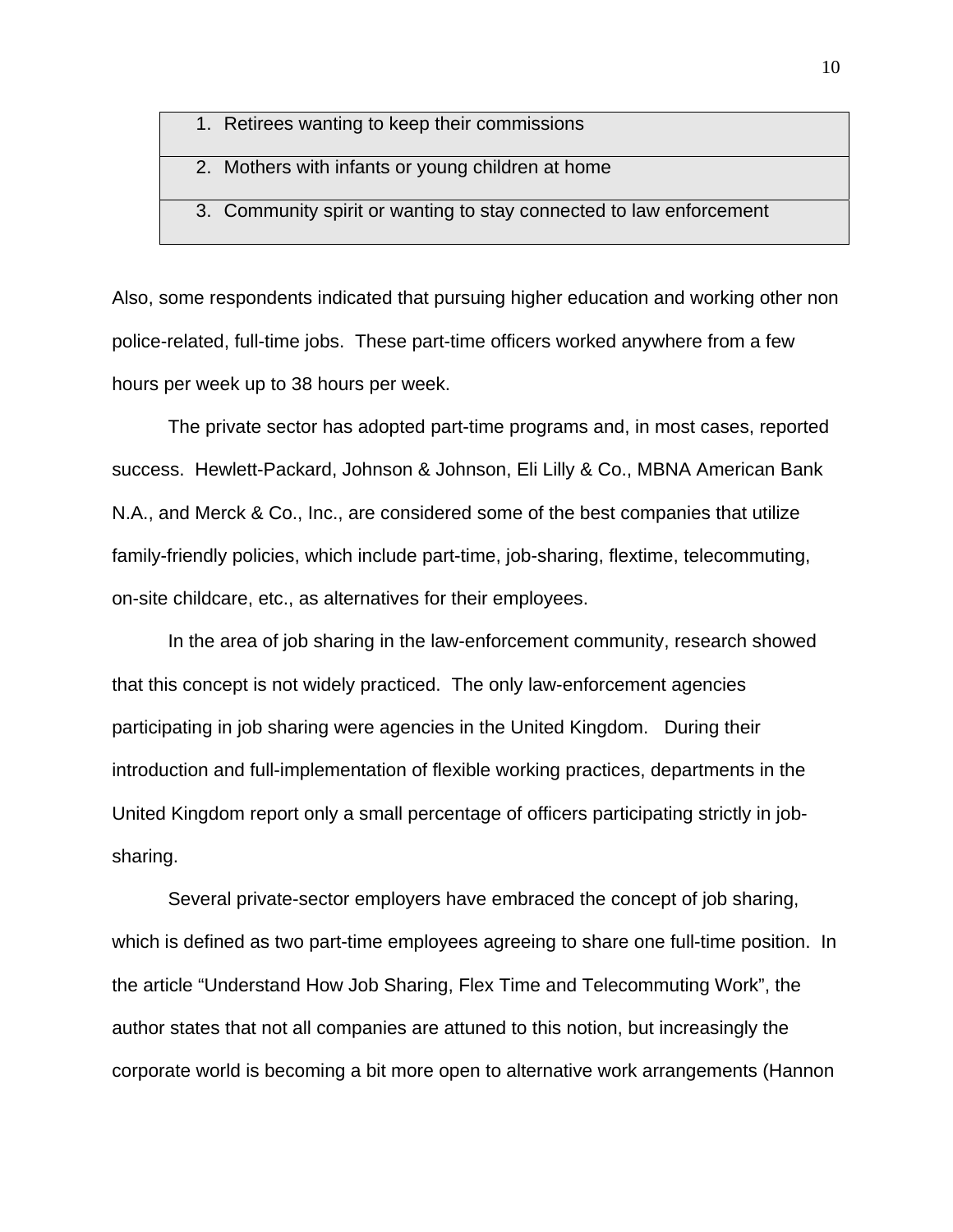2004). The article "Job-shares can mean two brains for the price of one" states that several companies were able to offer employees a balance between their professional and personal lives through promoting job sharing among senior managers (Management Today, 1998). Through job sharing programs, companies like The Boots Company, Marks & Spencer; J Sainsbury; NatWest and Barking and Havering were able to hold on to their most experienced and capable staff who would have otherwise been lost to the workplace. California-based Hewlett-Packard has approximately 500 employees who participate in job sharing.

 In relation to flextime and telecommuting, corporate America has incorporated these practices into their policies. Flextime is a schedule that permits employees to choose their starting and quitting times within limits set by management. Telecommuting is allowing regular full-time employees to work at home all or part of the

time; these employees are often linked to the office electronically.

In the article "Parents praise 'alternative' hours," Cowans (1996) asserts that "reduced work schedule opportunities also are prevalent among employers on the list; approximately a dozen of the employers allow employees to work a reduced schedule with full benefits for a specific period while guaranteeing a full-time job in the future." The list mentioned in Cowans, article is referring to Working *Mother* magazine's list for the "100 Best Companies for Working Mothers." One of the companies mentioned in the article is Hewlett-Packard; of its 60,736 employees, 52,000 take advantage of flextime, which allows them to begin work and end work up to two hours earlier or later than standard business hours.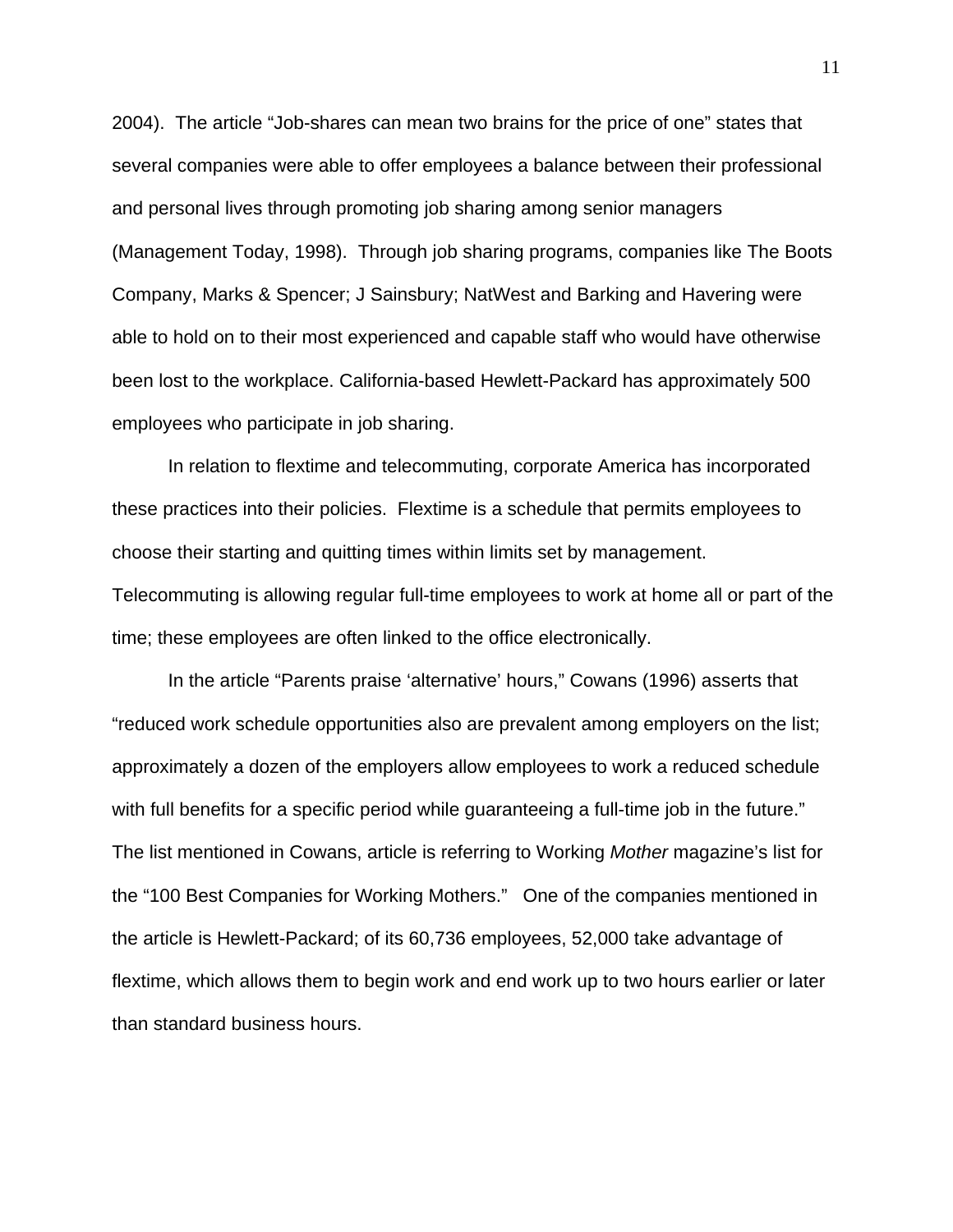Telecommuting is a widely utilized program in the private sector (Hannon, 2004) *U.S. News & World Report* Assistant Managing Editor, Ann McGrath, worked three days a week at the office and two days from home. She proved to all the powers-that-be that she was working and producing from home. The federal law enforcement community has adopted telecommuting for employees. The practice started in 2001 and was broadened in 2005. The initial reason cited for the federal government telework program was largely a response to issues of traffic congestion, resulting in environmental pollution in urban areas. The reasons cited for broadening the program are Congress' attempts to decentralize the work force in order maximize continuity, preserve productivity, and save lives during a critical event such as a natural or manmade disaster. Federal agencies also discovered that the telework program enhanced productivity at little or no cost to the employer. The program has written guidelines and put oversight in place to monitor the program. (See attached copy of employee request to telework and oversight.)

# 4B**CONCLUSIONS**

 The evolution taking place in police departments worldwide is leading agencies to look at private-sector practices to recruit and retain their rank and file. The old concept of a regular full-time employee has changed in this decade and the police agencies that began to embrace and adopt flexible policies will be seen as progressive. They will capture the attention of potential police recruits who are looking for more than just a stable career with a paycheck but for a family-friendly, employee-oriented agency.

The researched issue addressed the changing face of law-enforcement in the 21<sup>st</sup> century. It asked the question. Should agencies explore part-time, flextime, or job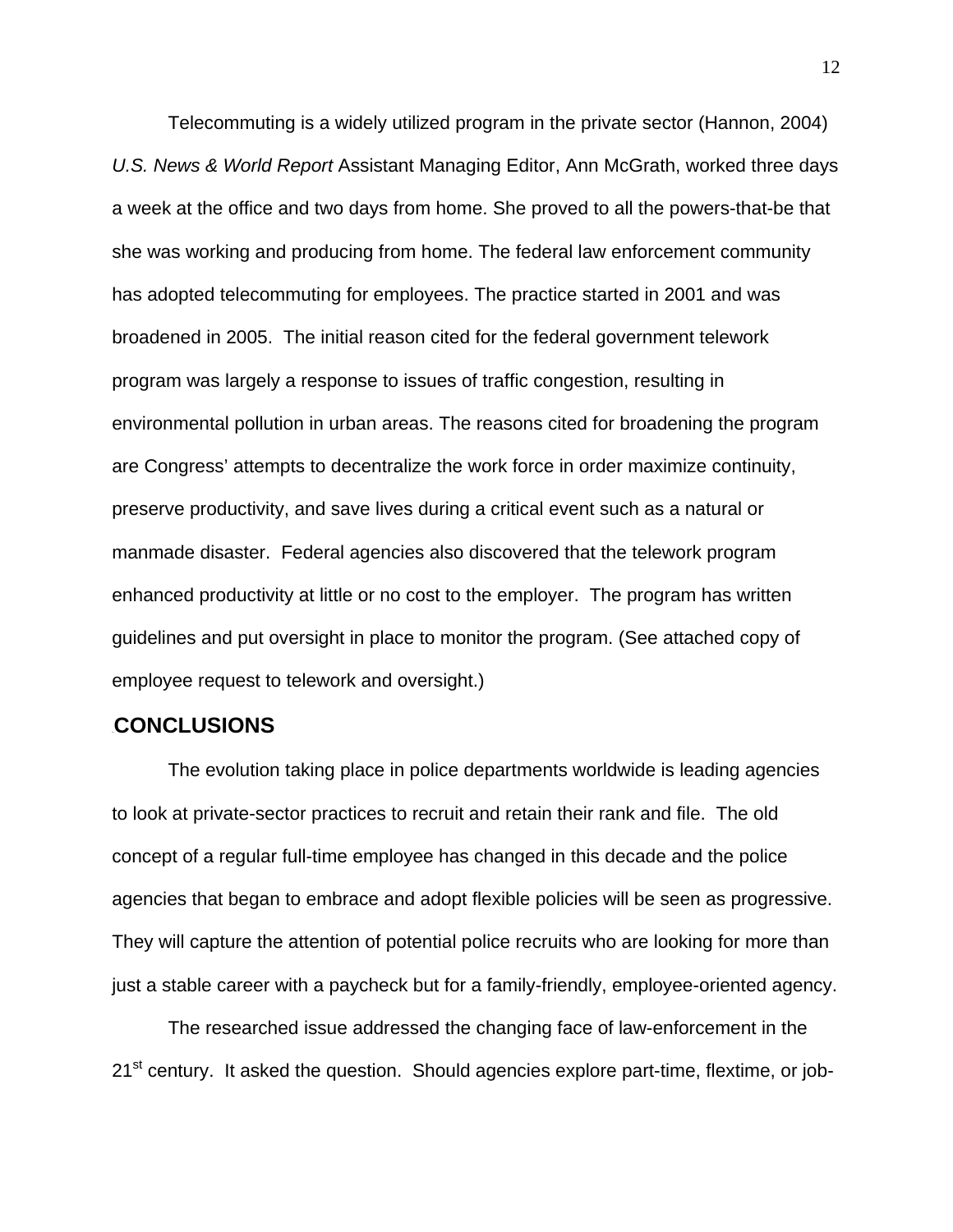sharing programs to solve recruiting and retention problems? Are part-time officers, job-sharing, or flextime viable options for police agencies? With police departments facing similar problems experienced by private-sector and corporate America, can police departments benefit from practices adopted by the private sector? Will these practices have the same impact in the law-enforcement community? Are they feasible options to the changes taking place in the police work force?

After reviewing the literature and findings, the proposed answer to the research question was thought to conclude that part-time officers, job-sharing, and flexible work schedules are beneficial to police agencies throughout the police community. Further, the introduction of said programs would provide an avenue for retention, a recruiting tool, and the benefits of balancing home life and career. Additionally, the beneficiaries of these programs would be the police departments, the officers, and society as a whole.

A limited amount of data was available on this topic in the law-enforcement realm. It was necessary to look at police agencies in other countries to provide a backdrop for these types of programs. An enormous amount of data was available from the private sector and corporate America. When all of the research was compared and examined for the practicality of adopting those programs that have worked well in corporate and private-sector America, it became apparent that the police departments could not be as flexible. Police departments have a 24 hour, seven-day-a-week customer base, so it is not practical for certain units to adopt these types of programs. Doing so would decrease the availability of officers to respond to service calls. The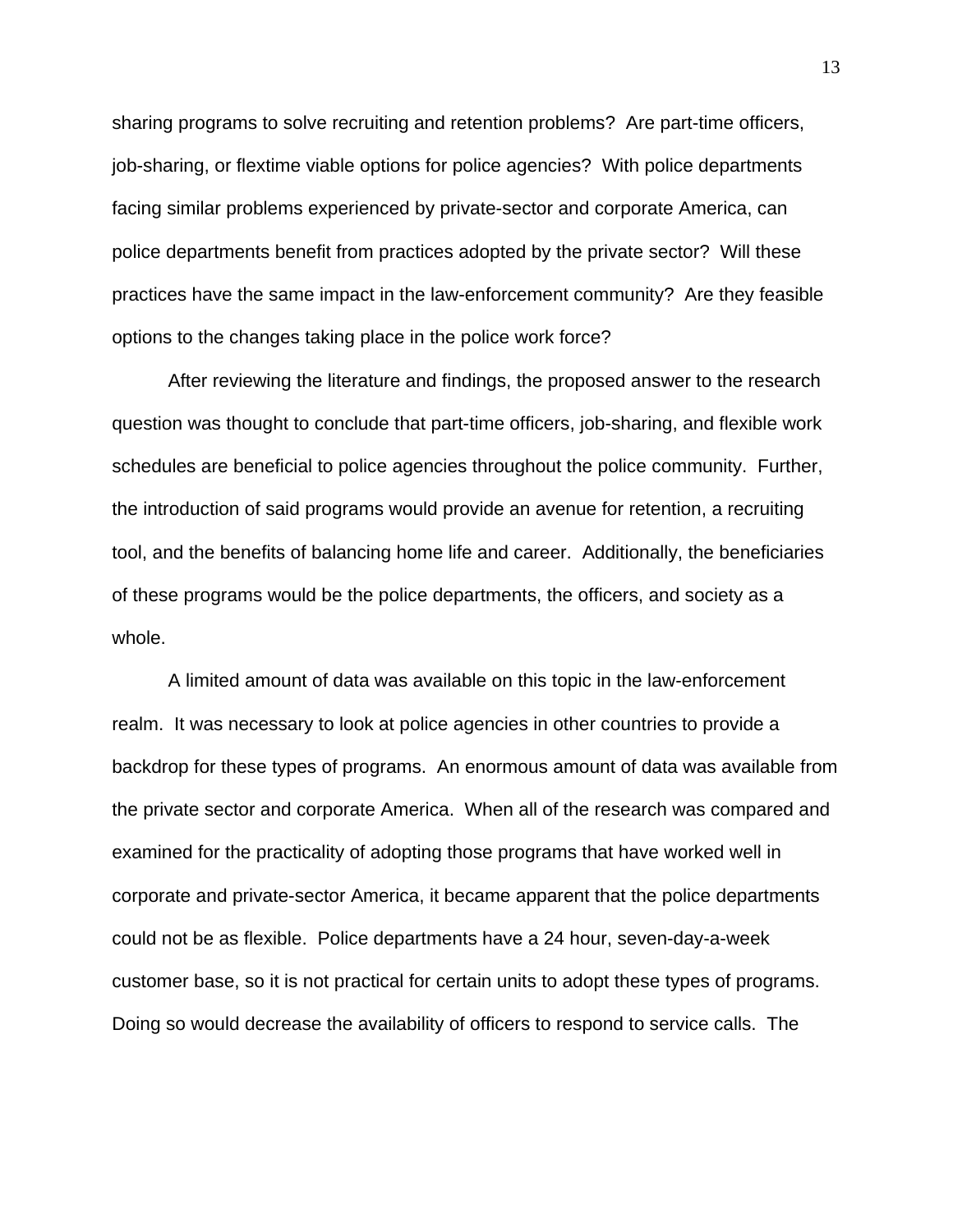research showed that certain programs, such as job-sharing, flextime, and (to a degree) telecommuting, could not transcend to police departments.

Job-sharing was not viewed as a feasible option according to the research because officers found it difficult or almost impossible to coordinate schedules with another part-time officer. The reason most often cited was that two officers with childcare issues needed to work the same schedule; therefore they could not share the full-time job. Also complicating the job-sharing program was part-time officers who had retired and did not want their schedules to be dependent on another person. Officers wanted freedom and flexibility to design their schedules based on the outside influences that lead them to part-time positions to begin with.

Flextime has obvious advantages for police officers. This program could be implemented in specialized units but not for patrol officers who are responsible for dispatched calls for service. Flextime would need specific guidelines set up by management as well as oversight as well to make sure it would not be abused.

According to the research, telecommuting would have associated costs for employers. Specific guidelines would be needed about the types of computers to use, the security of sensitive information, Internet access speeds, office equipment, etc. Then the question would be who would pay for the requirements imposed by management. Furthermore, all police officers could not participate in the program due to the nature of certain assignments. The telecommuting program could only be made available to officers in non patrol positions.

The research concluded that part-time officer programs are adoptable and practical. They address areas such as retaining highly qualified officers, retaining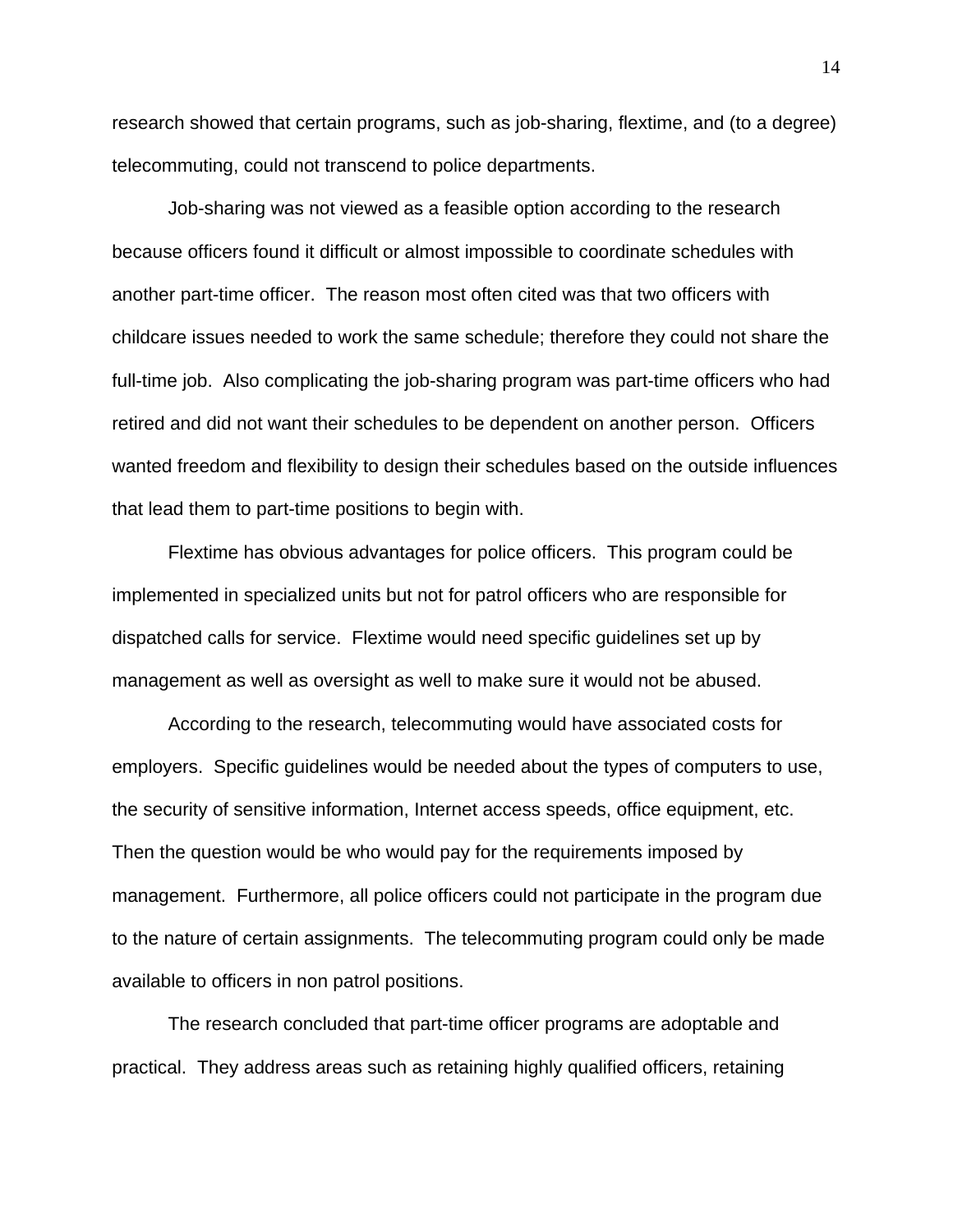female officers, and saving money related to benefits. Police departments throughout the country are beginning to see the benefits of hiring part-time officers. One department stated that the hiring of part-time officers makes operational and financial sense and it also brings the police departments in line with the best practices adopted by other private and corporate employers. In speaking with part-time, officers they believe they have the best of both worlds. Their respective departments have allowed them to focus on others areas of their lives while continuing to serve and contribute to the police departments in which they work. It is seen as a continuation of their careers, not the end of them. Police departments that provide alternatives to employees are being seen as family oriented and progressive.

The law-enforcement community as a whole will benefit from adopting part-time officer programs. Police agencies can hire part-time officers to help supplement units with vacancies until the organization is able to hire enough officers to fill the open positions. The part-time program can be helpful to officers with newborns, particularly female officers who want to spend more time at home. Officers will not be forced to choose between family and career. With the increased competition to recruit females, retain a competent workforce, and increase productivity, this program will have a positive impact. The partnership between the employees, supervisors, and management will be the key to success.